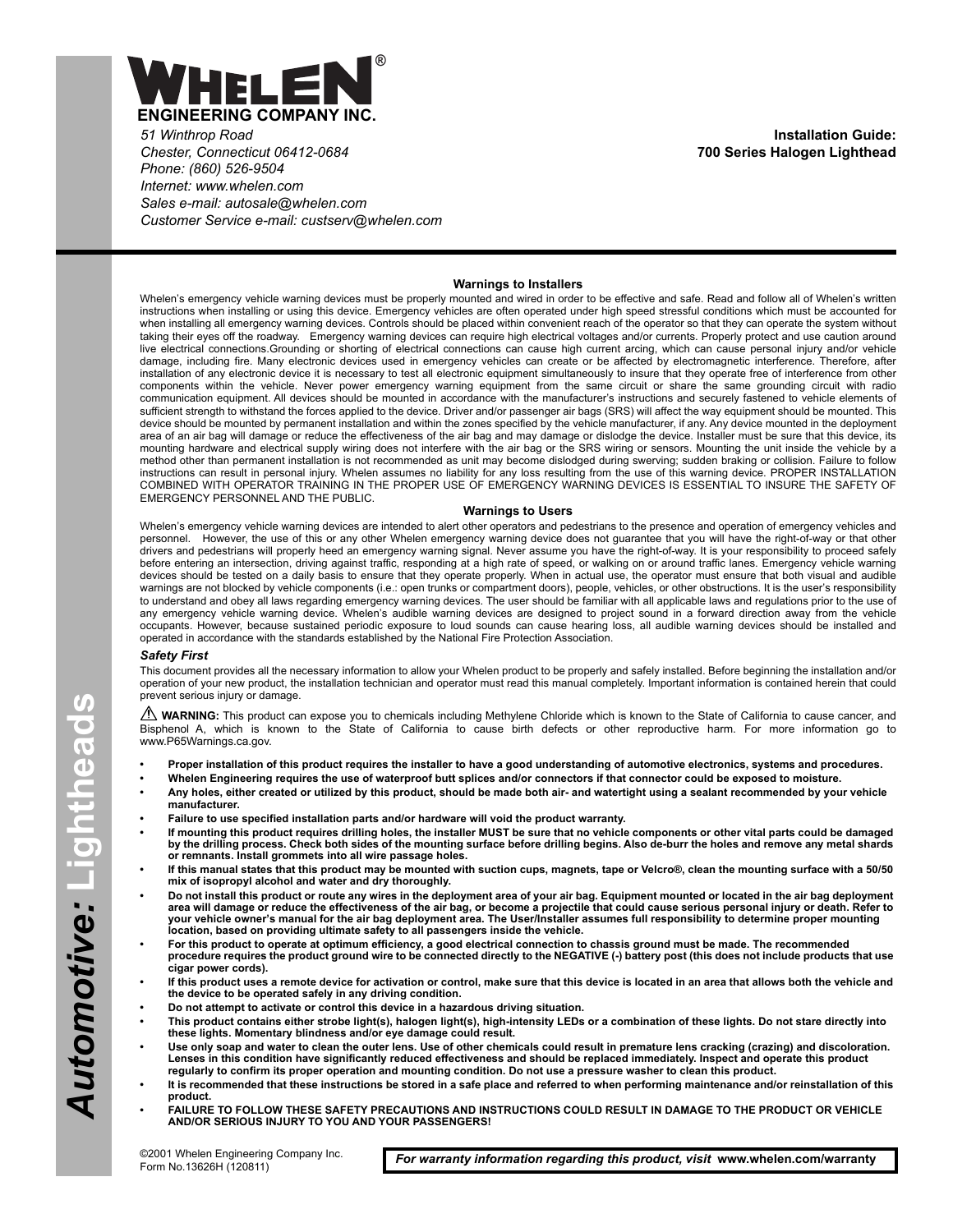## *Installation:*

- 1. Using the measurements in the mounting diagram, mark off the 4 mounting holes and center cut-out.
- 2. Drill the 4 mounting holes and cut-out center area using the measurements shown here.
- 3. Attach the lighthead securely to the vehicle using the 4 Phillips head sheet metal screws and flange grommet supplied.
- 4. Extend the wires to their connections.

**WARNING! All customer supplied wires that connect to the positive terminal of the battery must be sized to supply at least 125% of the maximum operating current and FUSED at the battery to carry the load. DO NOT USE CIRCUIT BREAKERS WITH THIS PRODUCT!**

**IMPORTANT! Before returning this vehicle to active service, visually confirm the proper operation of this product, as well as all vehicle components/equipment.**